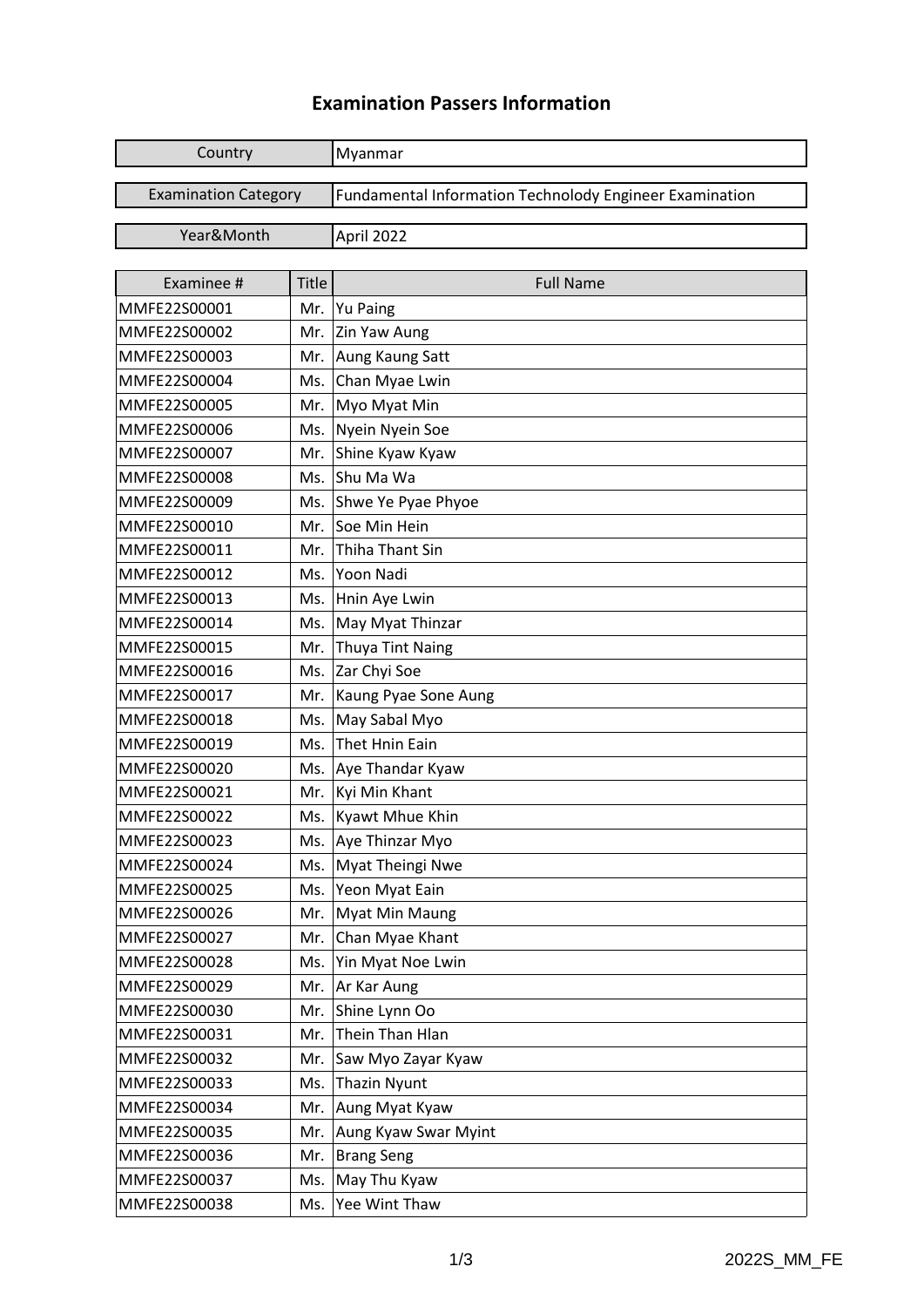| MMFE22S00039 | Mr. | Aung Kaung Satt             |
|--------------|-----|-----------------------------|
| MMFE22S00040 | Ms. | Aye Thandar Oo              |
| MMFE22S00041 | Ms. | Chit Su Yee                 |
| MMFE22S00042 | Ms. | Han Ni Soe                  |
| MMFE22S00043 | Ms. | Hay Man Hnin Khaing         |
| MMFE22S00044 | Ms. | Hsu Htet Kyaw               |
| MMFE22S00045 | Ms. | Jue Jue Than Tun            |
| MMFE22S00046 | Mr. | Kaung Mon Khant             |
| MMFE22S00047 | Ms. | Khine Thet Zin              |
| MMFE22S00048 | Ms. | Khine Zin Thant             |
| MMFE22S00049 | Mr. | Lin Htet Swe                |
| MMFE22S00050 | Ms. | May Hnin Phyu               |
| MMFE22S00051 | Ms. | May Yupar Nwe               |
| MMFE22S00052 | Ms. | Mya Pyae Mon                |
| MMFE22S00053 | Ms. | Nandar Khin Latt            |
| MMFE22S00054 | Ms. | Naw Kay Thwe Khaing         |
| MMFE22S00055 | Ms. | Nwe Oo Hlaing               |
| MMFE22S00056 | Ms. | Pan Phyu                    |
| MMFE22S00057 | Ms. | Phyo Phyo Zin               |
| MMFE22S00058 | Ms. | Shwe Yee Myint Zu Thein Zan |
| MMFE22S00059 | Mr. | Si Thu Han                  |
| MMFE22S00060 | Mr. | Soe Htet Lin                |
| MMFE22S00061 | Ms. | Su Myat Thida               |
| MMFE22S00062 | Ms. | Thet Htet San               |
| MMFE22S00063 | Ms. | Thin Su Htet                |
| MMFE22S00064 | Mr. | <b>Win Naing</b>            |
| MMFE22S00065 | Ms. | Yadi Wint War               |
| MMFE22S00066 | Ms. | Aye Yadanar Naing           |
| MMFE22S00067 |     | Ms. Khin Moh Moh Thet       |
| MMFE22S00068 | Mr. | Khant Kyi Thar              |
| MMFE22S00069 | Ms. | Chaw Chaw Khin              |
| MMFE22S00070 | Ms. | Chit Su Thwin               |
| MMFE22S00071 | Mr. | <b>Thura Naing</b>          |
| MMFE22S00072 | Mr. | Soe Htet                    |
| MMFE22S00073 | Mr. | <b>Hlaing Win Tun</b>       |
| MMFE22S00074 | Mr. | Kaung Myat Kyaw             |
| MMFE22S00075 | Ms. | <b>Yin Yin Nwe</b>          |
| MMFE22S00076 | Ms. | Aye Myat Myat Mon           |
| MMFE22S00077 | Mr. | Ye Yint Phyo Aung           |
| MMFE22S00078 | Mr. | Hein Htut Oo                |
| MMFE22S00079 | Mr. | Nay Zaw Pyae                |
| MMFE22S00080 | Mr. | Myat Phone Min              |
| MMFE22S00081 | Ms. | Phoo Myat Mo                |
| MMFE22S00082 | Ms. | Aye Thet Paing              |
| MMFE22S00083 | Mr. | Shine Min Naung             |
| MMFE22S00084 | Ms. | Yamone Phyo                 |
| MMFE22S00085 | Mr. | Si Thu Min Khant            |